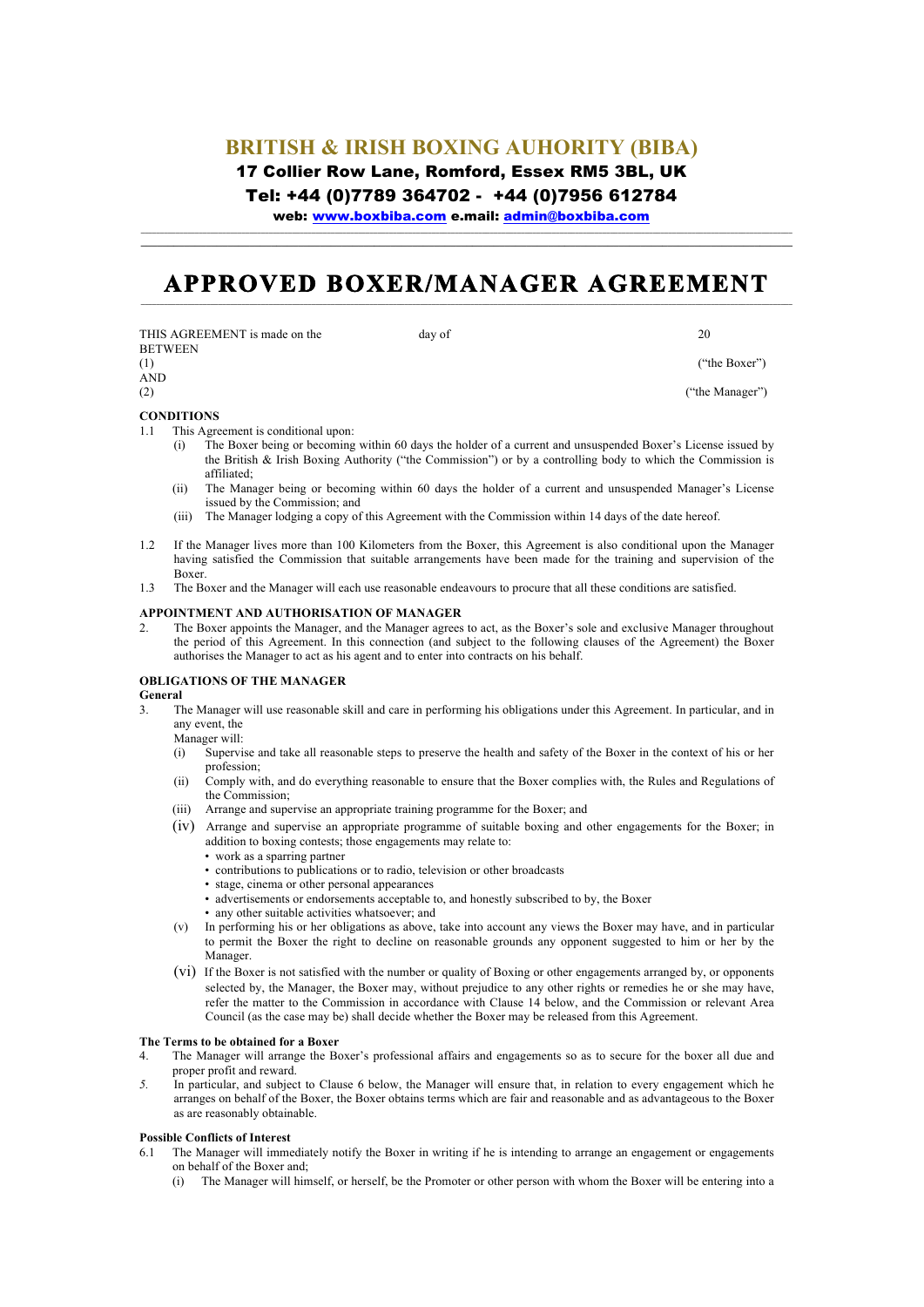contract; or

- (ii) The Manager has any financial or other association with the intended Promoter or other person which effects, or might reasonably be thought to effect, the Manager's ability to act independently in the best interest of the Boxer. 6.2 The Manager will not enter into any such engagement unless and until:
	- (i) The terms offered to the Boxer are fair and reasonable and no less advantageous to the Boxer than the terms (if any) which the Boxer could reasonably have expected to obtain if the Manager had been wholly independent of the relevant Promoter or other person;
	- (ii) A written copy of those terms has been provided to the Boxer and they have been fully explained to him or her by the Manager;
	- (iii) The Boxer has been given a reasonable opportunity to consider those terms and to renegotiate them if he or she should so wish; and
	- (iv) The Boxer has accepted those terms or any renegotiated terms in writing.
- 6.3 In the circumstances envisaged by Clause 6.1 above:
	- (i) Unless the Manager has given the Boxer notification in writing as aforesaid, then the Manager will not arrange an engagement on behalf of the Boxer on terms which exclude the provisions set out in Clause 10 of the standard form of Boxer/Promoter Contract.
	- (ii) In the event of the Manager being in breach of the foregoing sub-clause, he or she will pay to the Boxer in respect of the engagement a sum equivalent to the fee to which the Boxer would have been entitled by virtue of Clause 10 of the standard Boxer/Promoter contract, such sum in the case of dispute to be determined by the British & Irish Boxing Authority.

#### **Accounts and Receipts**

- 7.1 The Manager will promptly:
	- (i) Render to the Boxer a full and accurate written account of any money which the Manager receives, and any reasonable and proper expenses which he or she incurs in connection with the performance of his obligations under this Agreement; and
	- (ii) Pay to the Boxer any money which the Manager receives and to which the Boxer is entitled.
- 7.2 Should either party so require it each party will permit his or her records of expenses to be inspected at any time during normal business hours by a registered auditor.

#### **OBLIGATIONS OF THE BOXER**

- 8. The Boxer will:
	- (i) Use his reasonable endeavours to keep himself, or herself in the best possible condition;
	- (ii) Comply with the rules and regulations of the Commission;
	- (iii) Accept and fulfill to the best of his or her ability all engagements which are reasonably arranged for him or her by the Manager in accordance with this Agreement; and
	- (iv) Promptly pay to the Manager any money which the Boxer receives and to which the Manager is entitled.
- 9. Save as is hereinbefore expressly provided, except with the Manager's prior written permission, the Boxer will not;
	- (i) Arrange any engagements of the type which the Manager has undertaken to arrange; or
	- (ii) Authorise or permit any other person to arrange such engagements on his or her behalf.
	- The Manager will not withhold this permission unreasonably.

#### **RECEIPTS, EXPENSES AND COMMISSION**

- 10.1 Any money which the Boxer or the Manager receives
	- (i) As payment for an engagement arranged by the Manager during the period of this Agreement; or
	- (ii) From a Testimonial or other event or transaction incidental to the Boxer's profession which takes place during the period of this Agreement, shall be applied and divided as follows;
- 10.2 (i) Any sums payable to the Commission shall be paid to it
	- (ii) Any proper, necessary and reasonable, training, traveling or other expenses incurred by the Boxer or the Manager shall be reimbursed to each of them.
	- (iii) 25 per cent, or mutually agreed percentage not exceeding 25 per cent, of the balance shall be paid to or retained by the Manager by way of commission and
	- (iv) The remainder shall be paid to or retained by the Boxer.
- 10.3 For the avoidance of doubt it is expressly agreed that:
	- (i) The Manager shall not be entitled to receive or deduct any other payment or sum in connection with the performance of his or her obligations under this Agreement; and
	- (ii) Any professional fees incurred in arranging non-boxing engagements for the Boxer shall be paid by the Manager out of his or her *25% or less* commission; and
	- (iv) The Manager shall not be entitled to be paid 25%, or lesser agreed commission, or any sum in respect of monies received by the Boxer for engagements which are arranged by or for the Boxer with the permission of the Manager pursuant to Clause 9 hereof or where the permission referred to in clause 9 has been unreasonably refused.

#### **DURATION**

- 11. This Agreement shall continue in force for an initial period of………….(not being more than 3 years). That period ("the Initial Period") may be extended in the circumstances set out in Clause 12 below.
- 12.1 If during the Initial Period: (i) The Boxer wins a British & Irish Boxing Authority Championship or European, Commonwealth, International, Inter-Continental or World Championship organised by a controlling body to which the Commission is affiliated; and
	- (ii) At that time the initial period has less than two years to run, the Manager may serve a written notice ("an Extension Notice") extending the duration of this Agreement. Any such extension shall expire not later than 18 months after the date on which the Boxer wins the relevant Championship.
- 12.2 The Manager may serve only one Extension Notice in respect of this Agreement and he or she shall not withdraw such a notice without the written consent of the Boxer.
- 12.3 An Extension Notice shall be invalid and of no effect unless: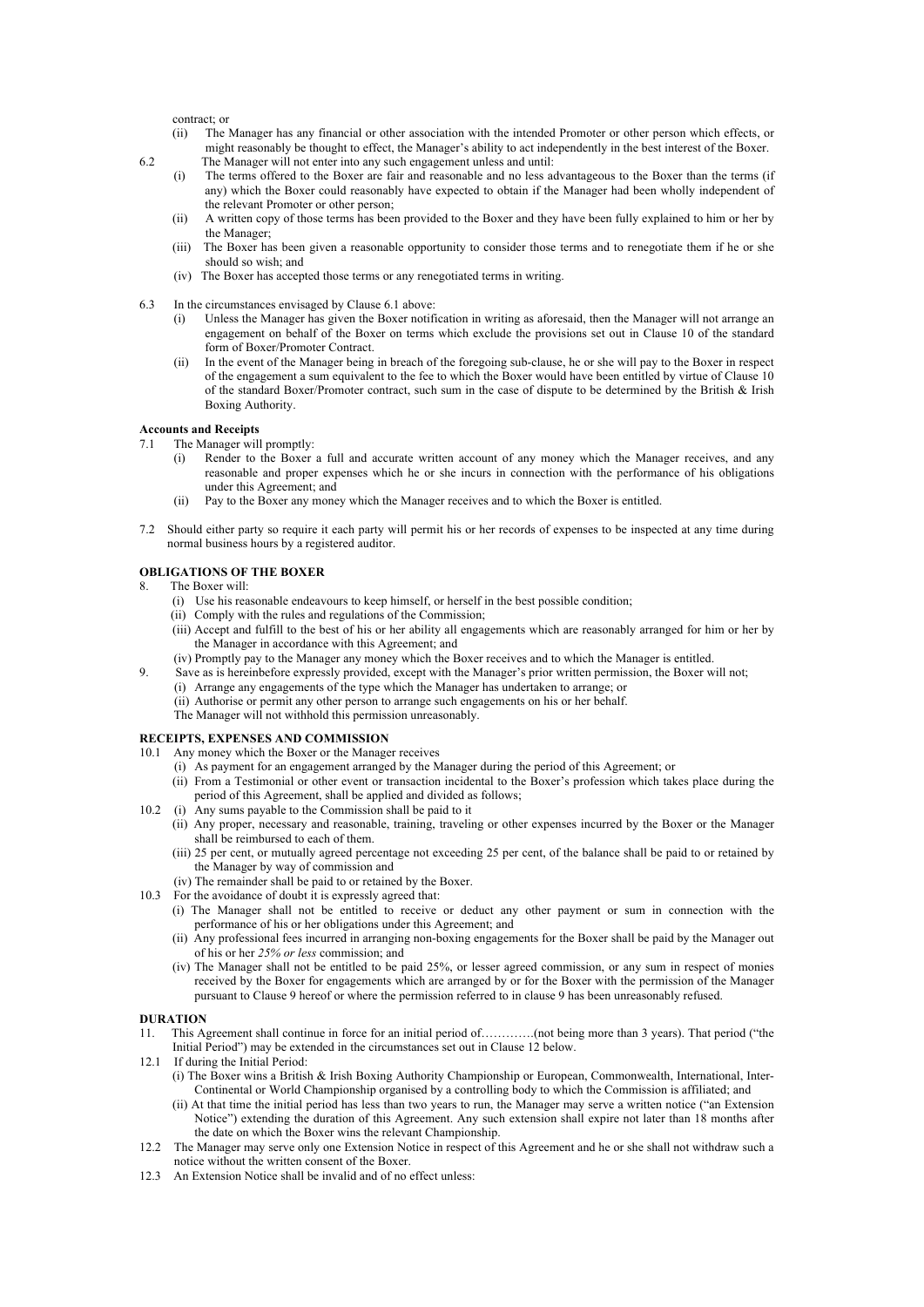- (i) It is served on the Boxer, and a copy is served on the British & Irish Boxing Authority, within 60 days of the Boxer winning the relevant Championship;
- (ii) It specifies the period of the proposed extension and, in particular, the date upon which that extension will expire; and
- (iii) It reminds the Boxer of his or her right to ask the British & Irish Boxing Authority to disallow the proposed extension.
- 12.4 The Boxer may object to any such extension by serving written notice of objection on the Manager and the British  $\&$ Irish Boxing Authority within 30 days of the service of the Extension Notice. If he or she does so, and if that objection is held by the British & Irish Boxing Authority to be reasonable, the Extension Notice shall be of no effect.

#### **DETERMINATION OF THIS AGREEMENT**

- 13.1 The Boxer or the Manager may determine this Agreement by notice in writing if the other party:
	- (i) Is guilty of any serious breach of his or her obligations under it; or
	- (ii) Ceases for more than 60 days to be the holder of an appropriate current and unsuspended License issued by the British & Irish Boxing Authority.
- 13.2 The Boxer may determine this Agreement in the event of the Manager having a bankruptcy order made against him or her.

#### **DISPUTES AND ARBITRATION**

14. Any dispute arising out of or in connection with this Agreement shall be referred to arbitration in accordance with Regulations 24, 26 and 28 of the British & Irish Boxing Authority Rules and Regulations. The procedures set out in those Regulations must be exhausted and an award must be made (including, if appropriate, an award made on appeal pursuant to Regulation 28) before the Boxer or the Manager may commence any legal proceedings or make any application to a court.

#### **NON-ASSIGNMENT**

15. The rights and obligations conferred and imposed by this Agreement are personal to the parties and may not be assigned or transferred.

#### **GENERAL**

- 16.1 It is hereby agreed that nothing herein is intended to or shall constitute any partnership between the parties hereto.
- 16.2 Failure or neglect by either party to enforce at any time of the provisions hereof shall not be construed nor shall be deemed to he a waiver of that party's right hereunder nor in any way affect the validity of the whole or any part of this Agreement nor prejudice that party's right to take subsequent action.

#### **LAW**

| 17. This Agreement shall be governed by and construed in accordance with British and Irish Law. |  |  |
|-------------------------------------------------------------------------------------------------|--|--|
|                                                                                                 |  |  |

| Signed by the Boxer   |  |
|-----------------------|--|
|                       |  |
|                       |  |
|                       |  |
| Signature of witness  |  |
| Signed by the Manager |  |
|                       |  |
|                       |  |
| Signature of witness  |  |
|                       |  |